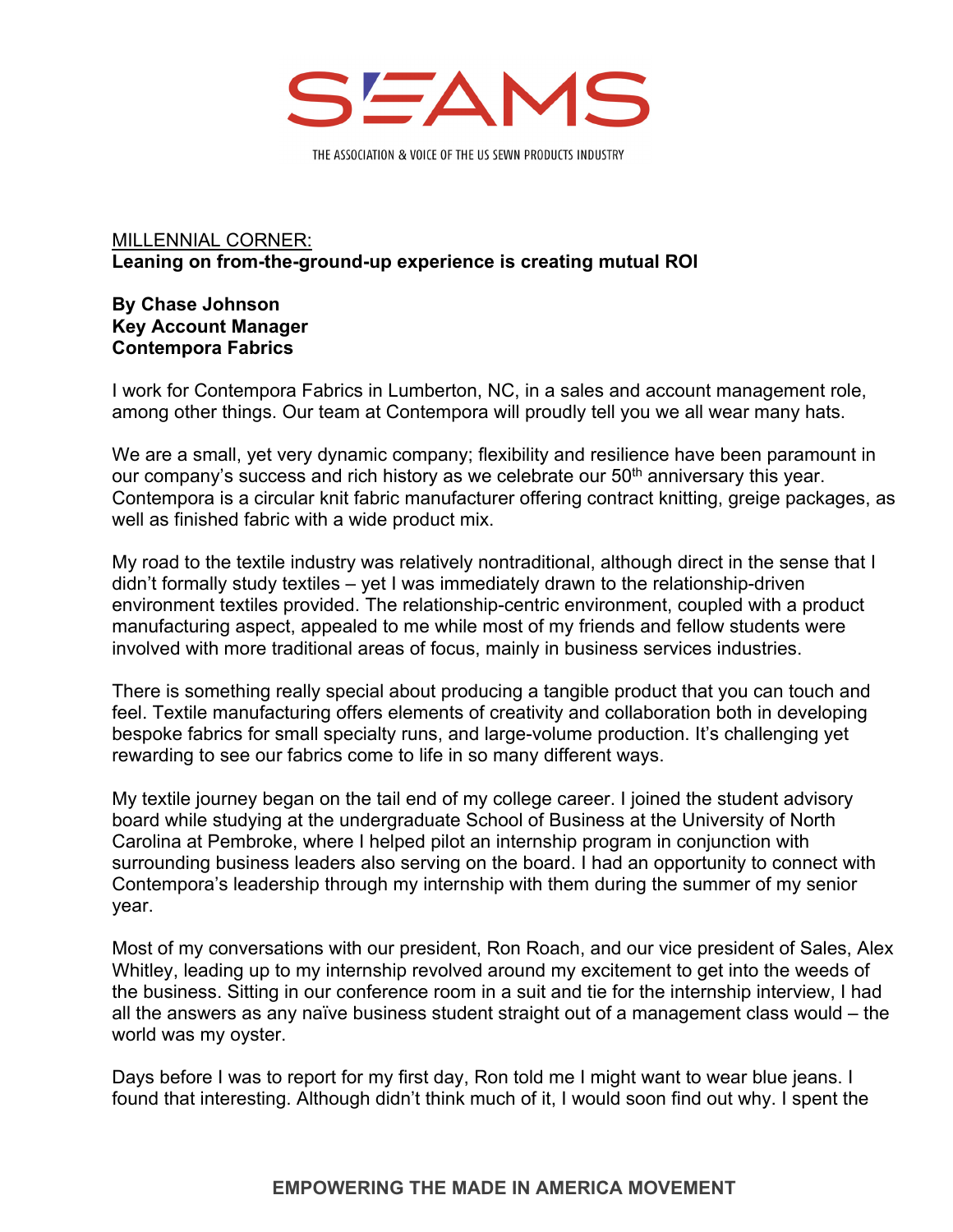

THE ASSOCIATION & VOICE OF THE US SEWN PRODUCTS INDUSTRY

next month on the knitting floor tying in yarn, creeling machines, working on style changes with mechanics, inspecting defects and tossing 40-pound rolls into containers and trucks destined for dye houses.

Like many college-age kids with a fairly strenuous workout routine and an active lifestyle, I thought tossing rolls eight feet in the air on a loading dock would be no issue – wrong again. I was asleep most nights that summer by 8 p.m. Halfway through my first week, Alex returned from a customer visit to check on me. "How's the internship going?" he asked. Wearing a lifting belt, catching my breath I responded, "Not quite what I expected!" In short, I learned a valuable lesson the internship was designed to teach me.

Contempora is an employee-owned company (ESOP), and everyone I got to know on our manufacturing floor has a vested interest in our organization. It was imperative for me not only to appreciate what administration asks of our employees but to build relationships with them. I constantly learn from our management team what it means to appreciate our employees and foster a company culture.

I spent the remaining weeks of my internship in our office learning about scheduling, accounting, converting, sales, logistics, HR and quality control from each department. I later joined Contempora full time in a sales role, equipped with a from-the-ground-up experience that I could lean on. I owe that to both my on-the-floor experience as well as the unprecedented access to senior management with a lifetime of experience.

As a Millennial in the textile industry, I'm fortunate to have had success in my role building relationships with our customers and suppliers. Those relationships have materialized into profitable programs and important relationships for Contempora. That became particularly evident during the COVID-19 pandemic when we pivoted into PPE production, an industry we continue to service.

In any successful organization, savvy management involves recognizing and investing in younger talent in hopes of realizing a return on that investment. I'm no longer the youngest member of our organization, and we continue to make those investments in younger employees, both current and prospective. I'm fortunate to be a part of an organization that subscribes to that logic; my success is a direct result of that.

Millennials are sometimes perceived as having "fleeting" commitments to employers. Loyalty that has been inherent to other generations is often replaced with a spirit of instant gratification in Millennials. Admittedly, that perception is somewhat warranted, although in my experience, Millennials with access to the time and resources of senior management are far more likely to feel a responsibility to fulfill their commitment to an organization that invests in them.